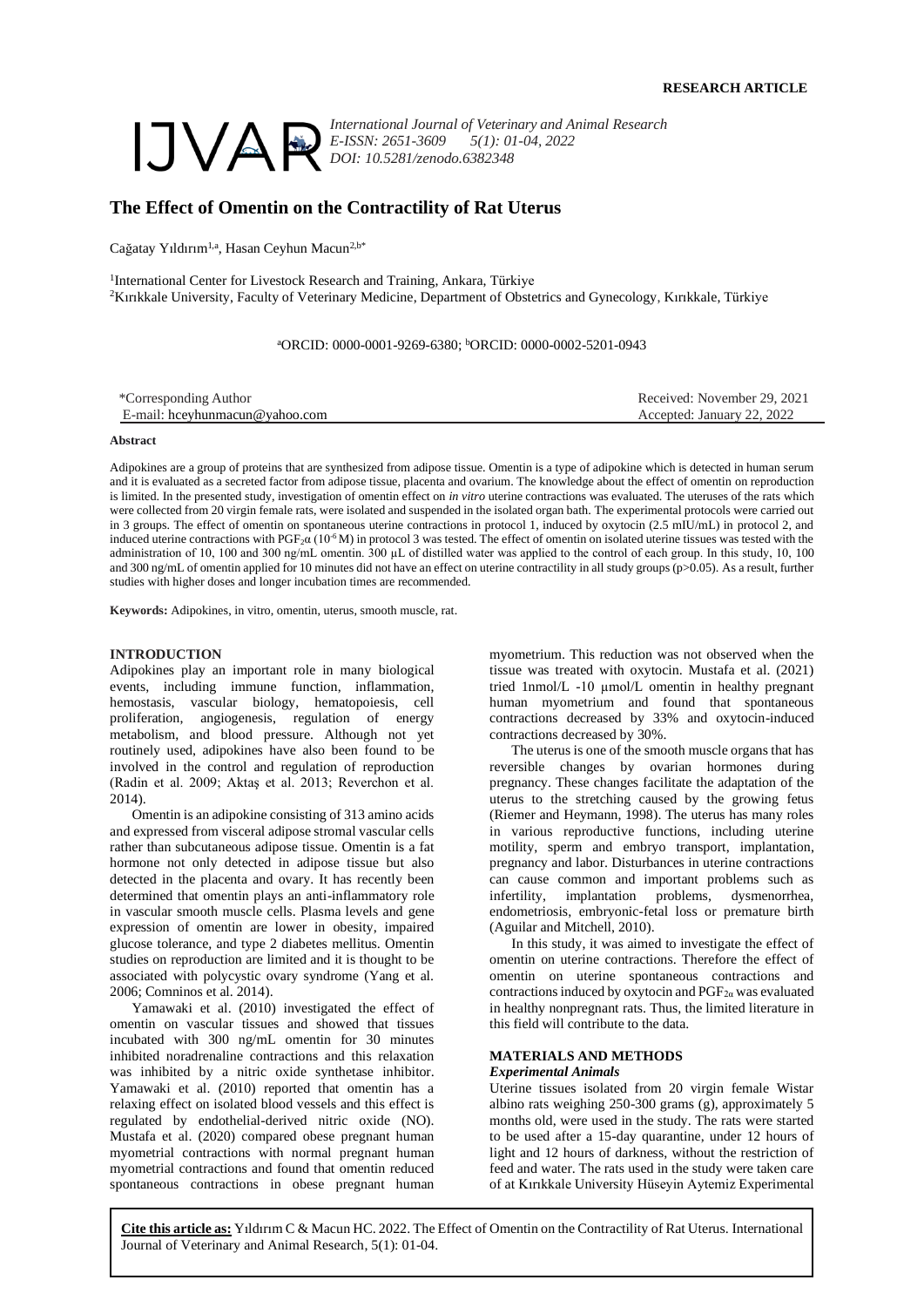Research and Application Center. The study was approved by the decision of Kırıkkale University Animal Experiments Local Ethics Committee dated 18.09.2019 and numbered 2019/7 (Decision No: 42).

# *Chemicals and Reagents*

Omentin Human E. Coli / (Biovendor, RD172100100): Dissolved in distilled water. Prostaglandin  $F_2\alpha$  Tris (Sigma, P0424): Dissolved in distilled water, Oxytocin (Oksitosin®, Vetaş), Ketamin (Ketalar®, Pfizer), Xylazine (Rompun®, Bayer), Dale's solution: NaCl 154 mM, KCl 5.63 mM, NaHCO<sup>3</sup> 5.95 mM, CaCl<sup>2</sup> 1.63 mM, MgCl<sup>2</sup> 0.024 mM and Dekstroz 2.77 mM (It was dissolved in distilled water and the pH of the solution was adjusted to 7.4).

# *Study Design*

For the anesthesia of the rats, intramuscular xylazine (10 mg/kg) followed by ketamine (50 mg/kg) administration was performed. Then the anterior abdominal wall was opened and the uterus was reached by dissection of the surrounding tissues, and the right and left cornu uteri were isolated. After this procedure, cornu uteri were taken into a petri dish containing Dale's solution at +4°C. Tissues were removed from the surrounding tissue and fat using fine-tipped scissors. The cornu uteri, which were removed from the surrounding structures, were cut to approximately 1 cm in length, and Biopac Systems MP 35 (Commat, Turkey) was suspended in the isolated organ bath containing 10 mL of Dale's solution with 1 g pre-tension. During the experiments, a gas mixture of 95% oxygen-5% carbon dioxide was applied to the tissues at 37 °C.

Uterine sections were allowed to equilibrate for 45 minutes in the isolated organ bath. During equilibration, the Dale's solution contained in the tissues was drained and added (10 mL) every 15 minutes. The protocols of the study were applied on tissues producing spontaneous contraction. The changes in the tension of the isolated tissues during the experiments in the protocols were measured with an isometric tension transmitter (transducer) and recorded on the computer.

The study was conducted using three protocols: Isolated uterine sections from the same animal were suspended in each isolated organ bath. After a 45 minute equilibration period, 10 minutes of spontaneous uterine contraction was obtained when its spontaneous contractions were balanced, and 300 µL of distilled water (the amount of distilled water was determined based on the volume of the highest concentration omentin applied to the isolated organ bath), 10, 100 and 300 ng/mL omentin (Yamawaki et al., 2010) was administered for 10 minutes. Omentin concentrations were tested on the uterine tissue,

which was spontaneously contracted in the 1st protocol. In the 2nd protocol 300 µL of distilled water (control), 10, 100 and 300 ng/mL omentin were applied on the uterus contracted with 2.5 mIU/mL oxytocin (Öcal et al. 2004) and in the 3rd protocol 300 µL of distilled water (control), 10, 100 and 300 ng/mL omentin were applied on the uterus contracted with  $10^{-6}$  M PGF<sub>2</sub> $\alpha$  (Öcal et al. 2004).

Changes in contractions in the uterine tissues were recorded on the computer by an isometric tension transmitter. Changes in contractions were evaluated within each protocol itself. In order to better detect the changes in contractions and relaxations, the average of all contractions (mean amplitude), the highest contraction (peak amplitude) and the number of contractions (frequency) were calculated in 10-minutes period.

The frequency was calculated by counting the rhythmic contractions of the isolated uterine in 10-minutes period. The mean amplitudes were measured by calculating the average of all rhythmic contractions of the uterine (the amplitudes were calculated from the base of the trace to the peak of the trace) in 10 minutes period and expressed in terms of mg. The peak amplitude was the highest amplitude of the contractions in 10 minutes period.

### *Statistical Analysis*

Statistical analysis of the study was done with the statistical package program "SPSS 15 for Windows". The data obtained were presented as arithmetic mean and standard error. 300  $\mu L$  of distilled water contained 10, 100 and 300 ng/mL omentin frequency, mean amplitude, and peak amplitude data in all protocols were analyzed by Duncan test as One Way ANOVA posthoc test. Statistical significance was accepted as  $p<0.05$ .

### **RESULTS**

The findings of the study are presented in Tables 1, 2, and 3. The frequency and amplitude (mean and peak) of the control group in spontaneous uterine contractions were not statistically different from the 10, 100 and 300 ng/mL omentin applied groups  $(p>0.05)$  (Table 1). The frequency and amplitude (mean and peak) of the control group in 2.5mIU/mL oxytocin induced uterine contractions were not statistically different from the 10, 100 and 300 ng/mL omentin applied groups (p>0.05) (Table 2). The frequency and amplitude (mean and peak) of the control group in 10-6M PGF2α-induced uterine contractions were not statistically different from the 10, 100 and 300 ng/mL omentin applied groups (p>0.05) (Table 3). As a result, 10, 100 and 300 ng/mL omentin administered for 10 minutes did not have an effect on spontaneous, oxytocin or  $PGF_{2\alpha}$ induced uterine contractility.

**Table 1.** Comparison of frequency, mean amplitude (mg) and peak amplitude (mg) values of control, 10  $na/mL$ , 100  $na/mL$  and 300  $na/mL$  omentin on spontan

| <b>Protocols</b>                             | <b>Frequency</b> | <b>Mean Amplitude</b> | <b>Peak Amplitude</b> |
|----------------------------------------------|------------------|-----------------------|-----------------------|
| 300 $\mu$ L distilated water (Control) (n:6) | $7.33 \pm 1.48$  | 3239.73±930.19        | 3348.50±942.90        |
| 10 ng/mL omentin $(n:6)$                     | $6.33 \pm 1.73$  | 3400.60±605.39        | 3505.17±597.61        |
| 100 ng/mL omentin $(n:6)$                    | $7.83 \pm 1.45$  | 3474.23±795.21        | 3623.67±783.47        |
| $300$ ng/mL omentin $(n:6)$                  | $8.33 \pm 1.38$  | 3851.63±746.84        | $4067.83 \pm 744.12$  |
|                                              | 0.812            | 0.953                 | 0.923                 |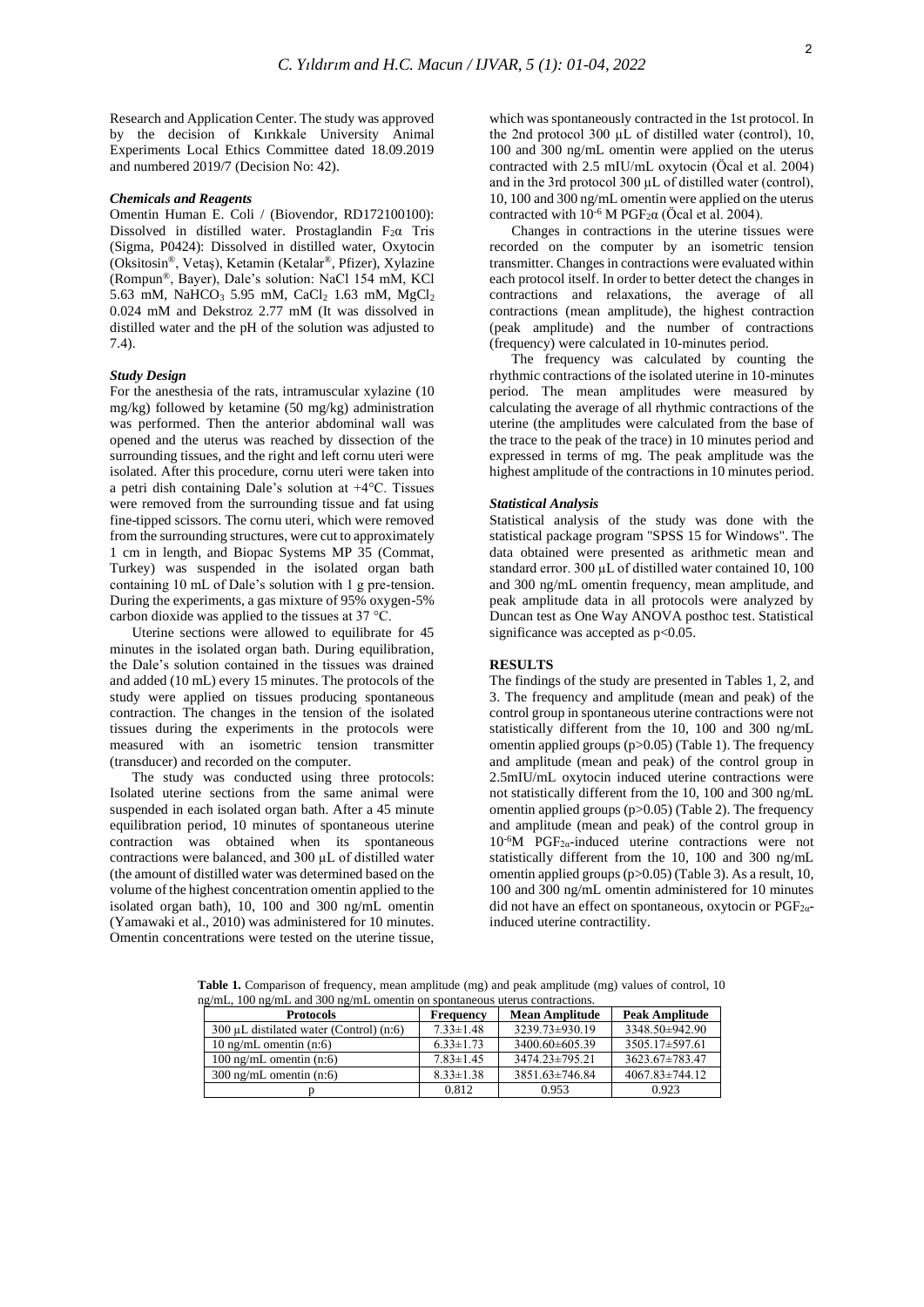**Table 2.** Comparison of frequency, mean amplitude (mg) and peak amplitude (mg) values of control, 10 ng/mL, 100 ng/mL and 300 ng/mL omentin administration of on 2.5 mIU/mL oxytocin induced uterus contractions.

| <b>Protocols</b>                          | <b>Frequency</b> | <b>Mean Amplitude</b> | <b>Peak Amplitude</b> |
|-------------------------------------------|------------------|-----------------------|-----------------------|
| 300 µL distilated water (Control) $(n:7)$ | $11.28 \pm 0.18$ | 6403.19±653.54        | 7097.84±632.23        |
| 10 ng/mL omentin $(n:6)$                  | $12.67 \pm 0.71$ | $5161.31\pm 699.87$   | 5871.47±614.60        |
| 100 ng/mL omentin $(n:7)$                 | $10.86 \pm 0.51$ | 7573.49±983.86        | $8114.80 \pm 1079.16$ |
| $300 \text{ ng/mL}$ omentin $(n:7)$       | $10.86 \pm 0.63$ | 5656.31±760.53        | 6003.49±807.88        |
|                                           | 0.096            | 0.189                 | 0.208                 |

**Table 3.** Comparison of frequency, mean amplitude (mg) and peak amplitude (mg) values of control, 10 ng/mL, 100 ng/mL and 300 ng/mL omentin applied on 10-6M PGF2α induced uterus contraction.

| <b>Protocols</b>                        | <b>Frequency</b> | <b>Mean Amplitude</b> | <b>Peak Amplitude</b> |
|-----------------------------------------|------------------|-----------------------|-----------------------|
| 300 µL distilated water (Control) (n:7) | $10.43 \pm 0.37$ | 5047.88±444.19        | 5288.66±492.68        |
| 10 ng/mL omentin $(n:7)$                | $10.29 \pm 0.61$ | 5700.72±557.52        | $6045.07\pm645.91$    |
| 100 ng/mL omentin $(n:7)$               | $10.29 \pm 0.47$ | 5449.35 ± 365.92      | 5871.77±474.71        |
| $300 \text{ ng/mL}$ omentin $(n:7)$     | $10.29 \pm 0.42$ | $6139.64 \pm 541.99$  | 6353.96±562.23        |
|                                         | 0.995            | 0.458                 | 0.580                 |

# **DISCUSSION AND CONCLUSION**

There are many studies investigating the effects of adipokines on uterine contractions and mostly inhibitory effects are reported. According to studies, adipokines such as leptin, visfatin and apelin decrease myometrial contractility, and visfatin are the most powerful relaxant among these adipokines (AlSaif et al. 2015). Hehir and Morrison (2012) showed that apelin has a strong inhibitory effect on human myometrial contractility and this inhibition was noted for both spontaneous and agonist (oxytocin)-induced contractions in the *in vitro* model.

Kutlay et al. (2019) studied the effect of 100, 200 and 400 ng/mL concentrations of omentin at the end of the stabilization period of the hypertensive groups and the control group on isolated rat hearts; and found that omentin decreased the left ventricular diastolic pressure of the hypertensive rats. In the same study, researchers also observed that the heart rate did not change after omentin was given to normotensive rats. Kutlay et al. (2019) concluded that omentin does not play a role in the regulation of heart rate in healthy rats. Leandro et al. (2021) investigated the effect of omentin-1 on endothelial function and perivascular adipose tissue in a non-obese type 2 diabetes mellitus (T2D) animal model, in Goto-Kakizaki (GK) rats with or without a high-fat diet; and found that treatment with 18 µg/kg/day omentin for 4 weeks normalized relaxation of aortic rings induced by acetylcholine in GK rats fed a high-fat diet in this animal model of T2D. They found that omentine was ineffective in regulating sodium nitroprusside-induced endothelialindependent vasodilation in arteries mounted without perivascular adipose tissue. Kazama et al. (2014) showed that omentin prevents monocrotaline-induced pulmonary arterial pressure. Researchers determined that 18 mg/kg/day intraperitoneally administered omentin for 14 days corrected the impairment in epithelial-dependent acetylcholine relaxations caused by monocrotaline in ringshaped intrapulmonary arterial tissues. Yamawaki et al. (2010) tried 1, 10, 100 and 300 ng/mL omentin in rat aorta for 30 minutes, and they found that especially 300 ng/mL omentin, pre-contraction with noradrenaline, decreased the contractions of the aorta with intact endothelium. This effect was found to be less in endothelial removed tissue. This relaxation was inhibited by a nitric oxide synthetase inhibitor. Yamawaki et al. (2010) reported that omentin has a relaxing effect on isolated blood vessels, and this

effect is regulated by endothelial-derived NO. In this study, 10, 100 and 300 ng/mL omentin applied for 10 minutes did not affect uterine contractility. This difference was associated with the difference in the uterus and aortic tissue. Although both tissues have a smooth muscle structure; NO released from the endothelium (endothelium-derived relaxing factor) plays an important role in aortic relaxations (Rameshrad et al. 2016). Endothelium-induced relaxations have been demonstrated in arteries from many mammalian species, including humans (Buse et al. 1985). Although acetylcholineinduced relaxation in the intact isolated aorta increases the frequency and myometrial contractions without changing the phasic effect *in vitro* (Tica et al. 2011). Considering all these, the relaxation effect seen in the aortic tissue may occur in uterine tissue at higher doses and with longer incubation periods.

In a recent *in vitro* study, they found that omentin statistically reduced uterine contractions compared to normal uterine contractions in obese human myometrium after cesarean section. This decrease was not observed after oxytocin administration (Mustafa et al. 2020). Mustafa et al. (2021), tried 1 nM/L, 10 nM/L, 100 nM/L, 1 µM/L, 10 µM/L omentin and stated that omentin contractions reduced spontaneous contractions by 33% and oxytocin contractions by 30% in the pregnant uterus; They found that the relaxant response occurred at a concentration of 1 nM/L. The differences in the results in our study may due to differences in species and physiological status (in obesity and pregnancy cases where the vascular structure changes). It was stated that omentin is barely expressed in adipose tissue of mouse, showing that omentin may play a more important role in adipose biology in humans than in mice (Yang et al. 2006).

As a result, even if the expected relaxant effect of omentin has not emerged at the indicated doses, this issue will be clarified with further studies with longer incubation periods (30 minutes) at higher doses (more than 500 ng/mL). The effect of omentin on pregnant rat uterus should also be evaluated. Studies on this subject usually have focused on experimental animals and humans therefore the effects of omentin on different species especially on farm animals, should also be investigated. To investigate the effects on the reproductive system of farm animals for *in vivo* and *in vitro* systems in case of impaired health conditions will make a great contribution to